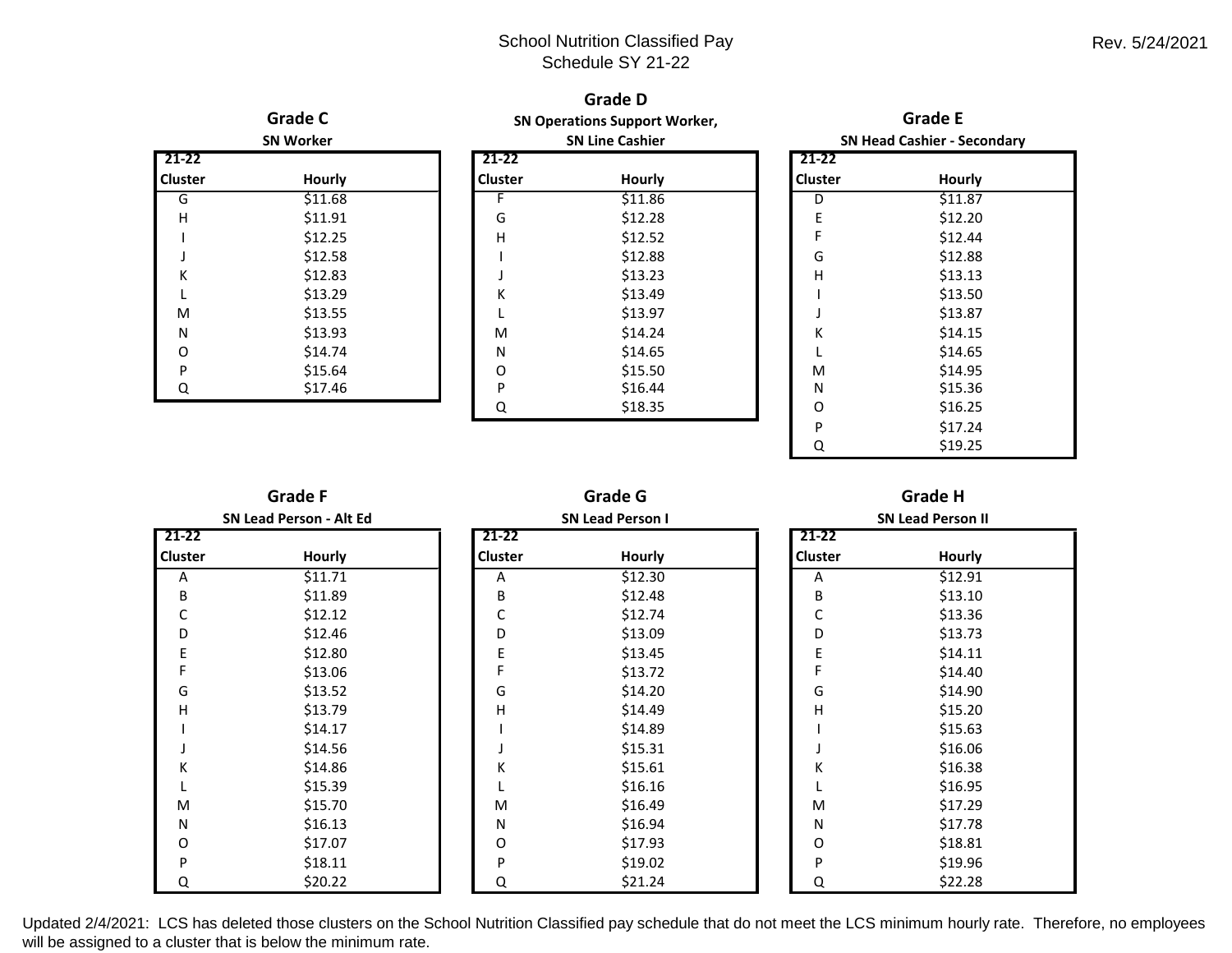## School Nutrition Classified Pay Schedule SY 21-22

| <b>Grade K</b>                   |               |                | <b>Grade L</b>                   |         | <b>Grade M</b>                     |  |  |
|----------------------------------|---------------|----------------|----------------------------------|---------|------------------------------------|--|--|
| <b>SN Manager I - Elementary</b> |               |                | <b>SN Manager II - Secondary</b> |         | <b>SN Administrative Assistant</b> |  |  |
| 21-22                            |               | 21-22          |                                  | 21-22   |                                    |  |  |
| Cluster                          | <b>Hourly</b> | <b>Cluster</b> | Hourly                           | Cluster | Hourly                             |  |  |
| Α                                | \$14.96       | Α              | \$15.69                          | Α       | \$16.47                            |  |  |
| B                                | \$15.18       | B              | \$15.92                          | B       | \$16.72                            |  |  |
| C                                | \$15.49       | С              | \$16.24                          | С       | \$17.05                            |  |  |
| D                                | \$15.92       | D              | \$16.70                          | D       | \$17.52                            |  |  |
| Ε                                | \$16.36       | E              | \$17.15                          | Е       | \$18.00                            |  |  |
| F                                | \$16.69       | F              | \$17.50                          |         | \$18.36                            |  |  |
| G                                | \$17.27       | G              | \$18.12                          | G       | \$19.01                            |  |  |
| н                                | \$17.62       | Η              | \$18.48                          | н       | \$19.39                            |  |  |
|                                  | \$18.11       |                | \$18.99                          |         | \$19.93                            |  |  |
|                                  | \$18.61       |                | \$19.52                          |         | \$20.49                            |  |  |
| К                                | \$18.98       | К              | \$19.91                          | Κ       | \$20.90                            |  |  |
|                                  | \$19.65       |                | \$20.61                          |         | \$21.63                            |  |  |
| M                                | \$20.05       | M              | \$21.02                          | M       | \$22.06                            |  |  |
| N                                | \$20.60       | Ν              | \$21.61                          | N       | \$22.68                            |  |  |
| O                                | \$21.81       | O              | \$22.87                          | O       | \$24.00                            |  |  |
| P                                | \$23.13       | P              | \$24.26                          | P       | \$25.46                            |  |  |
| Q                                | \$25.82       | Q              | \$27.08                          | Q       | \$28.43                            |  |  |

Updated 2/4/2021: LCS has deleted those clusters on the School Nutrition Classified pay schedule that do not meet the LCS minimum hourly rate. Therefore, no employees will be assigned to a cluster that is below the minimum rate.